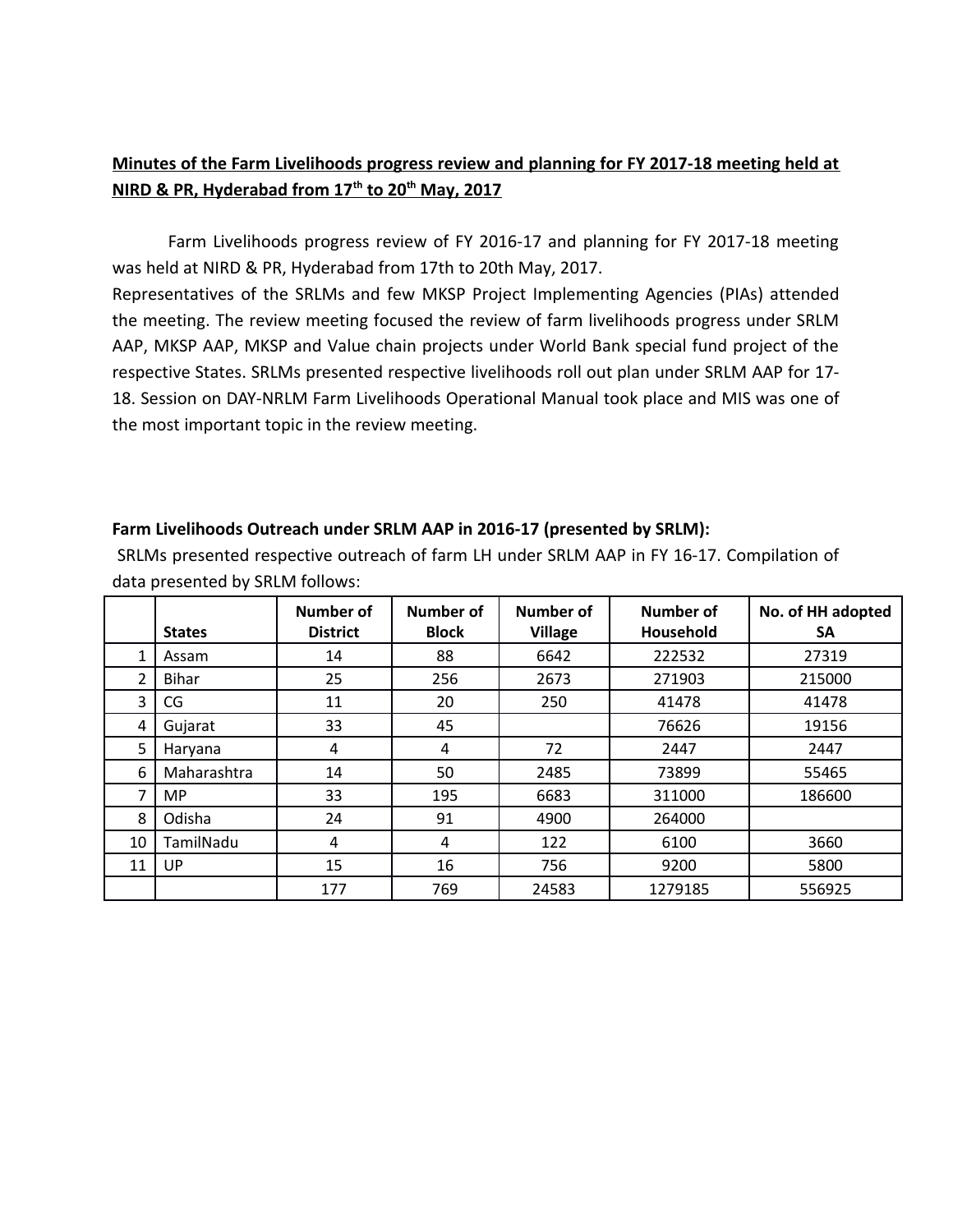SRLM representatives presented the outreach and progress of the MKSP projects in the state. It covered both MKSP AAP by the SRLM as well as the MKSP by PIA (NGOs).

**Farm Livelihoods Outreach under MKSP in 2016-17 (presented by SRLM) of the SRLMs present in the meeting:**

| SI.<br>N       |                   | <b>Numbe</b><br>r of |                |                  |                |                |                      |       |         |             |       |       |
|----------------|-------------------|----------------------|----------------|------------------|----------------|----------------|----------------------|-------|---------|-------------|-------|-------|
| $\mathbf{o}$   | <b>State</b>      | <b>Projects</b>      |                | <b>Districts</b> | <b>Blocks</b>  |                | <b>Mahila Kisans</b> |       |         | CRPs + PRPs |       |       |
|                |                   |                      | T.             | A                | Т              | A              | T                    | A     | т       | A           | T     | A     |
| $\mathbf{1}$   | Assam             | $\overline{2}$       | 12             | $\overline{7}$   | 19             | 14             | 390                  | 140   | 26500   | 14549       | 796   | 335   |
|                |                   |                      |                |                  |                | 42             |                      |       |         |             |       |       |
| 2              | <b>AP</b>         | 14                   | 15             | 15               | 423            | 7              | 8652                 | 9699  | 1069400 | 1301107     | 1525  | 1860  |
| $\overline{3}$ | <b>Bihar</b>      | 2                    | 13             | 13               | 21             | 21             | 1064                 | 836   | 125661  | 135012      | 1503  | 1646  |
| 4              | Chhattisgarh      | 3                    | 12             | 5                | 19             | 8              | 675                  | 104   | 66255   | 4715        | 1300  | 123   |
| 5              | Gujarat           | $\overline{2}$       | 5              | 3                | 9              | $\overline{7}$ | 392                  | 273   | 29320   | 22320       | 540   | 374   |
| 6              | Haryana           | $\mathbf{1}$         | 4              | 4                | 4              | 4              | 153                  | 72    | 6800    | 2447        | 200   | 88    |
| 7              | <b>HP</b>         | 1                    | $\mathbf{1}$   | $\mathbf{1}$     | $\overline{2}$ | $\overline{2}$ | 130                  | 130   | 2500    | 2510        | 26    | 27    |
| 8              | <b>Jharkhand</b>  | 12                   | 41             | 27               | 84             | 46             | 2458                 | 1127  | 136068  | 56065       | 2742  | 1629  |
|                |                   |                      |                |                  |                | 19             |                      |       |         |             |       |       |
| 9              | <b>Kerala</b>     | $\overline{4}$       | 30             | 17               | 317            | 7              | 2138                 | 1432  | 227500  | 329760      | 14760 | 10249 |
|                | Maharashtr        |                      |                |                  |                |                |                      |       |         |             |       |       |
| 10             | a                 | 2                    | 22             | 16               | 153            | 53             | 5372                 | 1892  | 222316  | 65383       | 4579  | 1159  |
| 11             | <b>MP</b>         | 5                    | 12             | 12               | 17             | 17             | 629                  | 702   | 40000   | 37857       | 1465  | 1050  |
| 12             | Odisha            | 9                    | 27             | 19               | 55             | 34             | 1696                 | 819   | 52324   | 38601       | 1126  | 751   |
| 13             | Rajasthan         | $\overline{2}$       | 20             | $\overline{7}$   | 37             | 19             | 1364                 | 460   | 80340   | 26641       | 2778  | 950   |
| 14             | <b>Tamil Nadu</b> | $\mathbf{1}$         | $\overline{3}$ | 3                | 10             | 8              | 166                  | 123   | 16800   | 13800       | 332   | 246   |
|                |                   |                      |                |                  |                | 29             |                      |       |         |             |       |       |
| 15             | <b>Telangana</b>  | 10                   | 12             | 10               | 312            | 6              | 5702                 | 5791  | 790158  | 1093120     | 920   | 628   |
| 16             | <b>UP</b>         | $\mathbf{1}$         | 25             | 12               | 25             | 15             | 1250                 | 230   | 87500   | 14181       | 1250  | 319   |
|                |                   |                      |                |                  |                | 11             |                      |       | 297944  | 315806      | 3584  |       |
|                | <b>Total</b>      | 71                   | 254            | 171              | 1507           | 68             | 32231                | 23830 | 2       | 8           | 2     | 21434 |

# **Few major points of discussions follows:**

- 1. Livelihoods perspective building of the SHG members is required.
- 2. Few main outputs of the awareness creation by generic CRPs should be increase in CIF offtake and regular loan repayment.
- 3. ASRLM requires session on generic LH for SRLM staffs.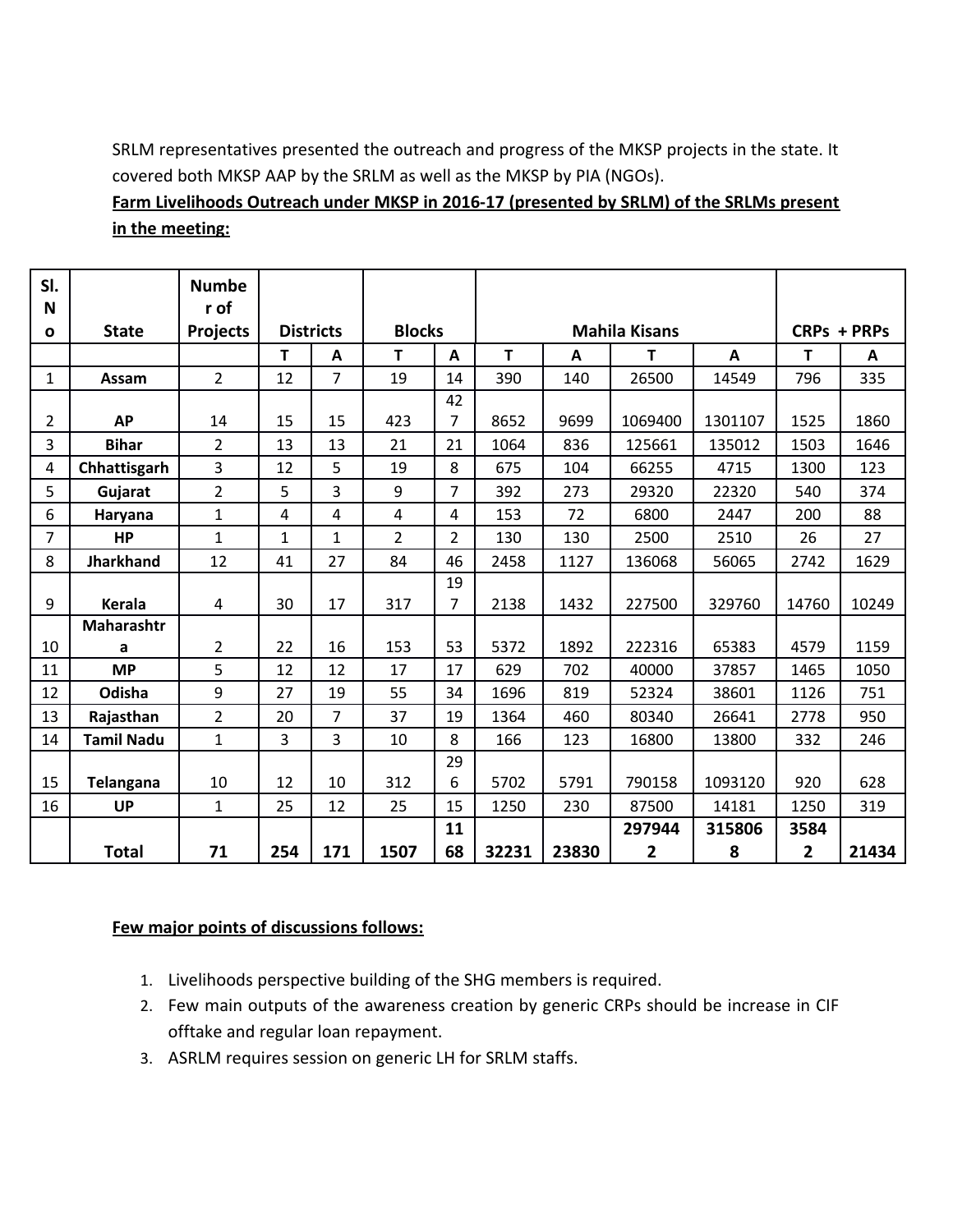- 4. GLPC already have a VRP structure so they can drive component 1 activities through VRP drive.
- 5. Rajasthan SRLM has initiated livelihoods VO sub-committee formation and training by Block level staffs.
- 6. Maharashtra has brought all CMSA household under MKSP AAP.
- 7. Odisha need to take TSA for medicinal plant project urgently.
- 8. For Tasar project Odisha has floated ToR. TSA will be on board soon.
- 9. GLPC is yet to ground MKSP AAP and must initiate immediately.
- 10. Fund release of two PIAs (Deepak Foundation and Shroff Foundation) is under process for long time.
- 11. CGSRLM is yet to deploy staff for MKSP and soon they will be deployed in the restective Blocks.
- 12. CG: 24,000 households have been planned to be covered in Kharaif intervention. Livelihoods CRPs form all the livelihood programs will be positioned in the respective areas for implementation.
- 13. CG: Baseline survey of the MKSP AAP have been rolled out.
- 14. UP: HR are yet to be on board for the MKSP AAP of UP. Hiring will be done through hiring agency but agency is yet to be on board.
- 15. Rajasthan: AAP yet to be rooled out. 34 thousand household have been planned for Kharif intervention this year.
- 16. Rajasthan: HR yet to be on board at State level.
- 17. Assam: MKSP AAP yet to be grounded. Kharaif plan have not been prepared though the proposal has been approved last year. HR recruitment has not been approved by EC. Only TSA will be taken on board for implementation of MKSP AAP.
- 18. Kerala: Fund release for MKSP AAP (value chain) is still pending. **CSB:**
- 19. All SRLMs must visit and review respective tasar field of CSB project. SRLM must share review report to NMMU on Tsar Project.
- 20. Rutag should be taken on board for tasar value chain interventions.
- 21. Almost all tasar project covered household have livestock, Pashu Sakhi Model must be incorporate in the project by CSB, TDF. Weighing scale may be one small intervention at VO level to initiate livestock intervention.
- 22. Good quality videos must be prepared for Tasar intervention works. Video should be on best practices, training etc. Digital Green may be taken on board for the video preparation.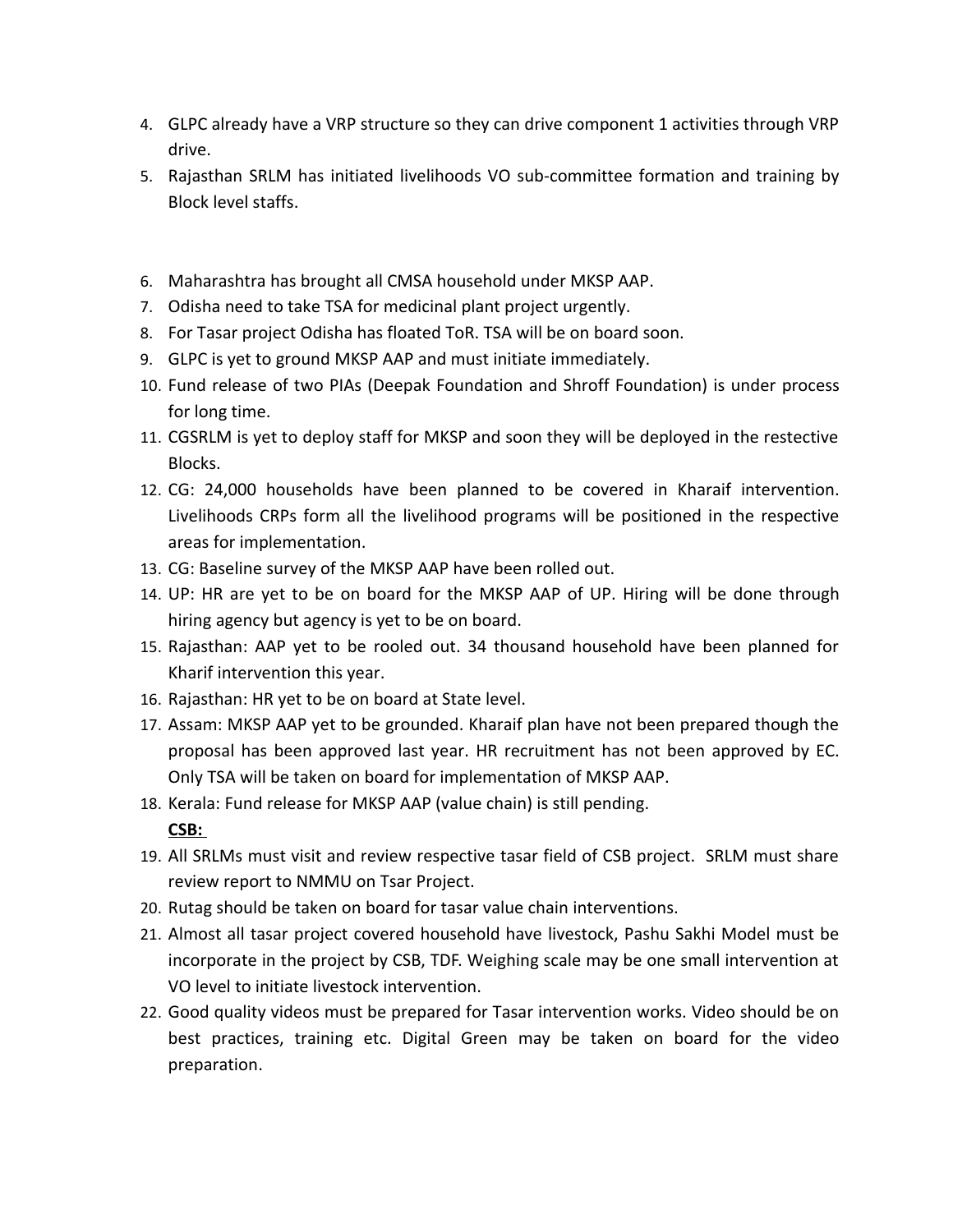- 23. Business model for tasar CRPs need to be rolled out. Payment system by community for the services by CRPs must be rolled out.
- 24. To ensure quality of tasar CRPs, test may be conducted and gradation of CRP is required at this stage of the project.
- 25. Maharashtra: HR must be deployed for the value chain project. Dedicated staff with relevant qualification and experience must be taken.

## **Value chain Projects:**

- 26. Human resources with relevant experience must be recruited at the State, block and Producer Company level.
- 27. The States should take on board a technical support agency on board for implementation of value chain projects.
- 28. Detailed commodity-wise business plans and market study should be conducted for all the value chain projects. The financial viability and the break-even for the projects must be analyzed. Market linkages should be identified and established for each commodity.
- 29. The SRLMs may look at multi-commodities to ensure year-round operations of the producer companies.
- 30. The SRLMs may look at value addition for the commodities instead of only aggregation and trading.
- 31. Odisha, Jharkhand and Maharashtra have to submit the DPRs for the value chain projects sanctioned under special fund. The DPR must include the business plan and market analysis.
- 32. The States where special fund projects have been sanctioned must expedite the process of formation of producers' companies.
- 33. All applicable tax, mandi tax etc must be taken care of from the first day to avoid any legal complexity. All government rules must be followed from the first day of VC projects. All financial rules must be followed. SRLM staffs must explore, understand and take support of experts if required for legal and financial issues.
- 34. It was discussed that the implementation of the value chain projects may be done through the Producers' Enterprises, which are registered entities.
- 35. The producers' companies that will be formed may adopt Tally or any suitable IT solution for maintaining accounts, transactions, procurement, sales and inventory.
- 36. Uttar Pradesh, MP, Rajasthan and Himachal Pradesh may look at developing value chain proposals.

# **Presentation by NCDEX**

1. The representative from NCDEX gave a detailed presentation on the salient features and the processes of commodity trading.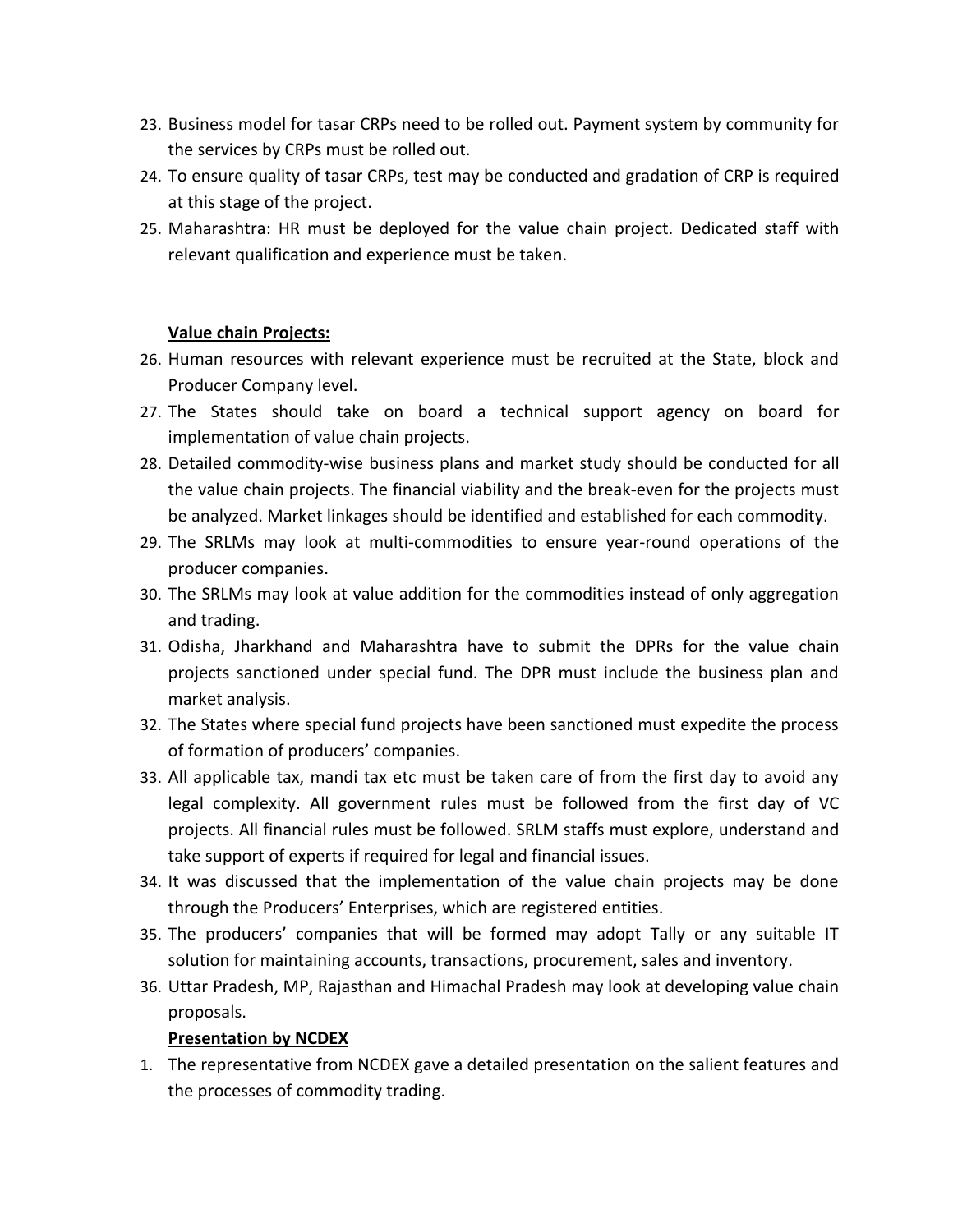## **Presentation by NDDB Dairy Services**

- 1. The representatives from NDDB Dairy services presented the model for development of dairy value chain through setting up milk producer companies.
- 2. The process of identification of first subscribers has been completed. The board members are being selected and the process of registration of the two producers' companies have been started in Madhya Pradesh.
- 3. Chhattisgarh, Rajasthan and Uttar Pradesh may look at developing proposals for dairy value chain development.

## **MIS (mksp.gov.in)**

- 1. A detailed presentation was made on the modules of the Livelihoods MIS.
- 2. All the States must enter the CRP details, Mahila Kisan profile, producers' group details for all projects under Livelihoods.
- 3. The SRLMs must co-ordinate with the PIAs to ensure completion of Mahila Kisan and CRP profile entry in the Livelihoods MIS.

# **Suggestion by SRLMs on DAY-NRLM Farm Livelihoods Operational Manual:**

A session was on DAY-NRLM Farm Livelihoods Operational Manual where all participants put their input. The compilation of input follows.

## **Livelihoods Operating Manual: Things to be covered**

- Executive summary to the entire document
- $\bullet$  Incorporate why this manual is required
- Component 1, 2,3 should have roll-out strategy
- What is Farm Livelihoods interventions and for whom (include example of livelihoods activities– maximum 3-4 pages)

## **Livelihoods Framework**

- Rationale behind this intervention and components of framework
- Component 1 Present context, why do need generic livelihoods CRP, why generic livelihoods CRP and when will they join, role of staff and CRP (training architecture), how will be funded (IBCB funding window)
- Component 2 Objective of this intervention (productivity enhancement), building the extension and training architecture, how this training is required
- Non-negotiables should be given before generic livelihoods (no individual assets should be given)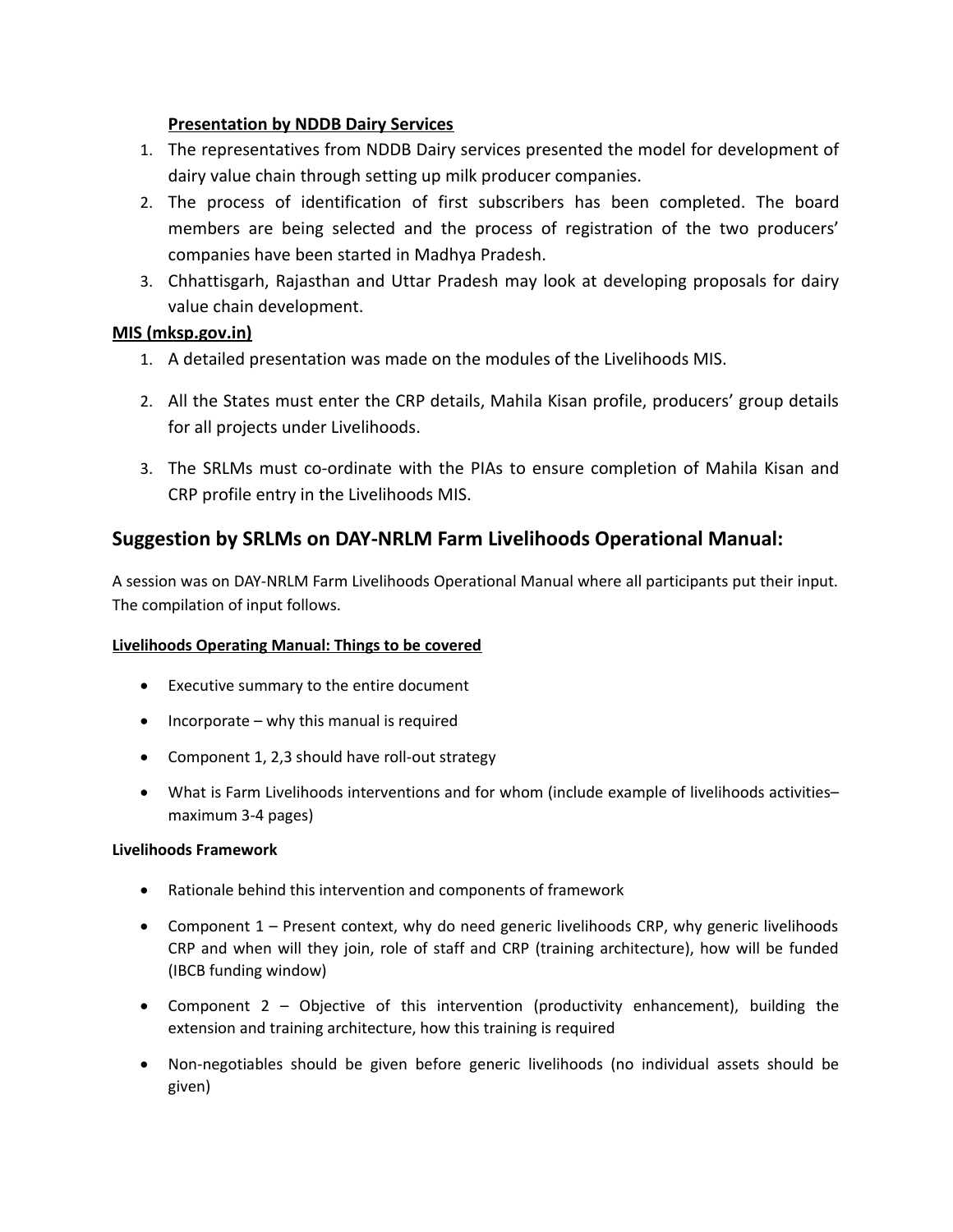### **LH Roll-out Strategy**

- Phasing (minimum 6 months of IBCB work) indicators for entry with farm LH intervention should be mentioned
- Process sit with VO members to understand livelihoods profiling, refer the MCP

#### **Convergence and Livelihoods**

Include best practices on convergence (Case studies)

#### **Funding**

- Sources of Funds
- **•** Grant vs loan

#### **Training and Capacity Building Architecture**

- Minimum criteria of CRP, number of training days needed (put the module chapters at annex)
- Staff, SRP and CRP training
- Livelihoods training manager with some technical understanding of one domain should be placed in the State Team, will report to SPM – Livelihoods

#### **Review and Monitoring**

- State, District, Block and CBO level
- Indicators of Review (Physical progress and financial progress)
- Review should be documented and summary should be shared with NMMU

## **DAY-NRLM Farm Livelihoods Operational Manual Chapters:**

#### Chapter: Introduction and Background:

- *Executive Summary of Operational Manual*
- *Universalization of Farm Livelihoods- Introduction*
- *Non Negotiables*

Chapter: DAY-NRLM Livelihood Intervention Framework:

- *Brief description and objective of 3 components*
	- o *Rationale for the farm livelihoods framework*
	- o *Components of framework*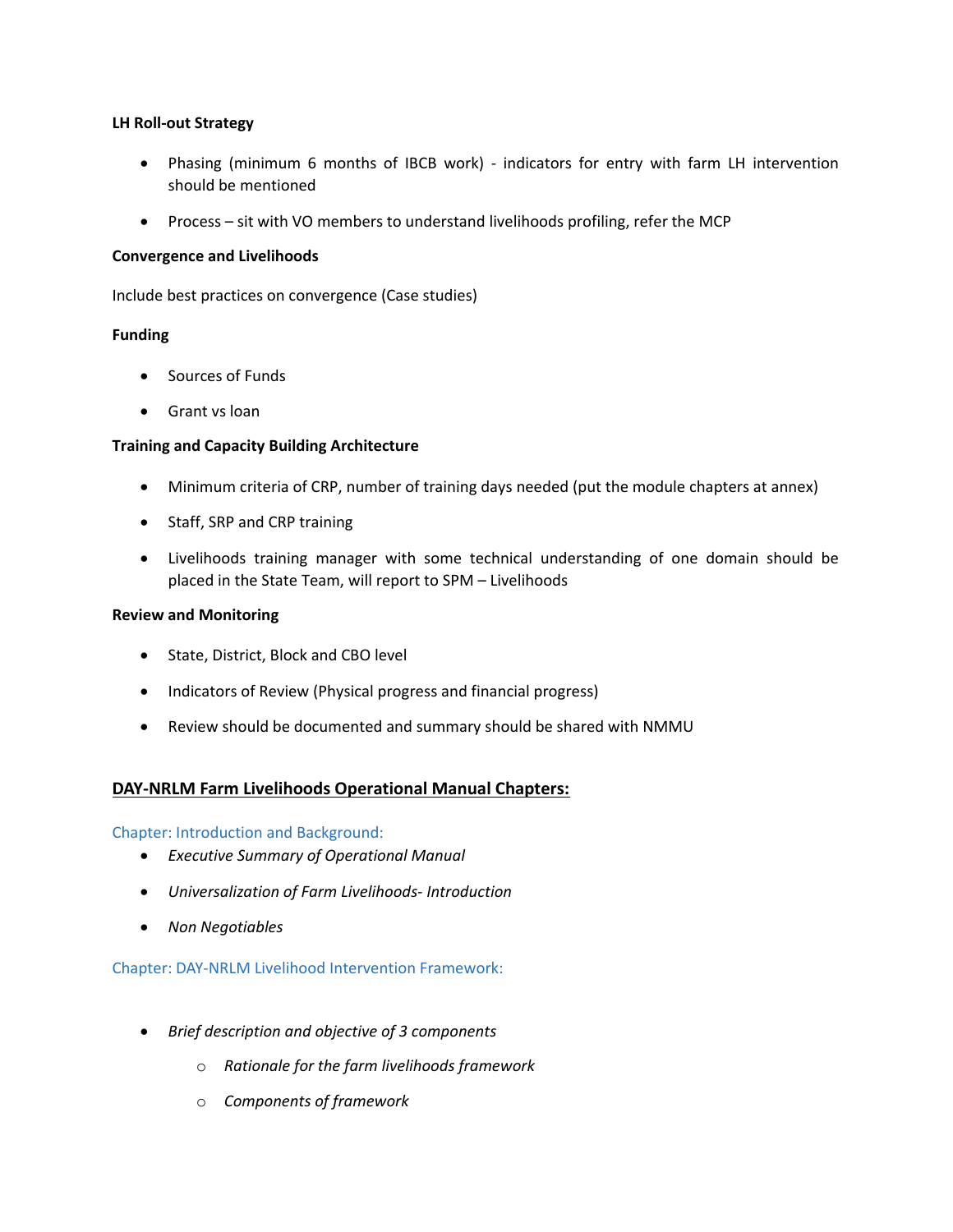- *Component 1: Knowledge creation and awareness on livelihoods (Level, timing)* 
	- *Generic livelihoods CRP roll out protocol*
	- *VO livelihoods sub-committee formation, training, roles and responsibility, accountability*
- *Component 2: Sectoral interventions (including reference MKSP AAP/ SRLM AAP proposal template in annexure)*

*(Objective, Sectors, interventions)*

- *Component 3: Aggregation and value chain interventions*
	- *(including reference MKSP AAP value chain proposal template in annexure)*
	- *PG/PC Guideline (annexure)*
	- *Model by laws (annexure)*

#### Chapter- : Implementation Protocol for Component 1

Component 1: Chapter

Component 2: Chapter

Component 3: Chapter

- *Livelihoods initiation and expansion- Area selection protocol (Blocks, GPs selection approach), HH selection protocol*
- *CRP roll out (generic and sub-sectoral)*

#### **Roll out strategy:**

- *Village livelihood profiling process, information to capture, formats, interpretation of the data, identification of households*
	- o *Sources of data (NRLM MIS, SECC, sector studies,), how to use it*
- *Household level planning- process and formats*
- *Role of generic LH CRP and sub-sectoral CRP in planning and implementation*
- *Livelihoods intervention with supported from Micro credit plan*
- *Formats in annexure*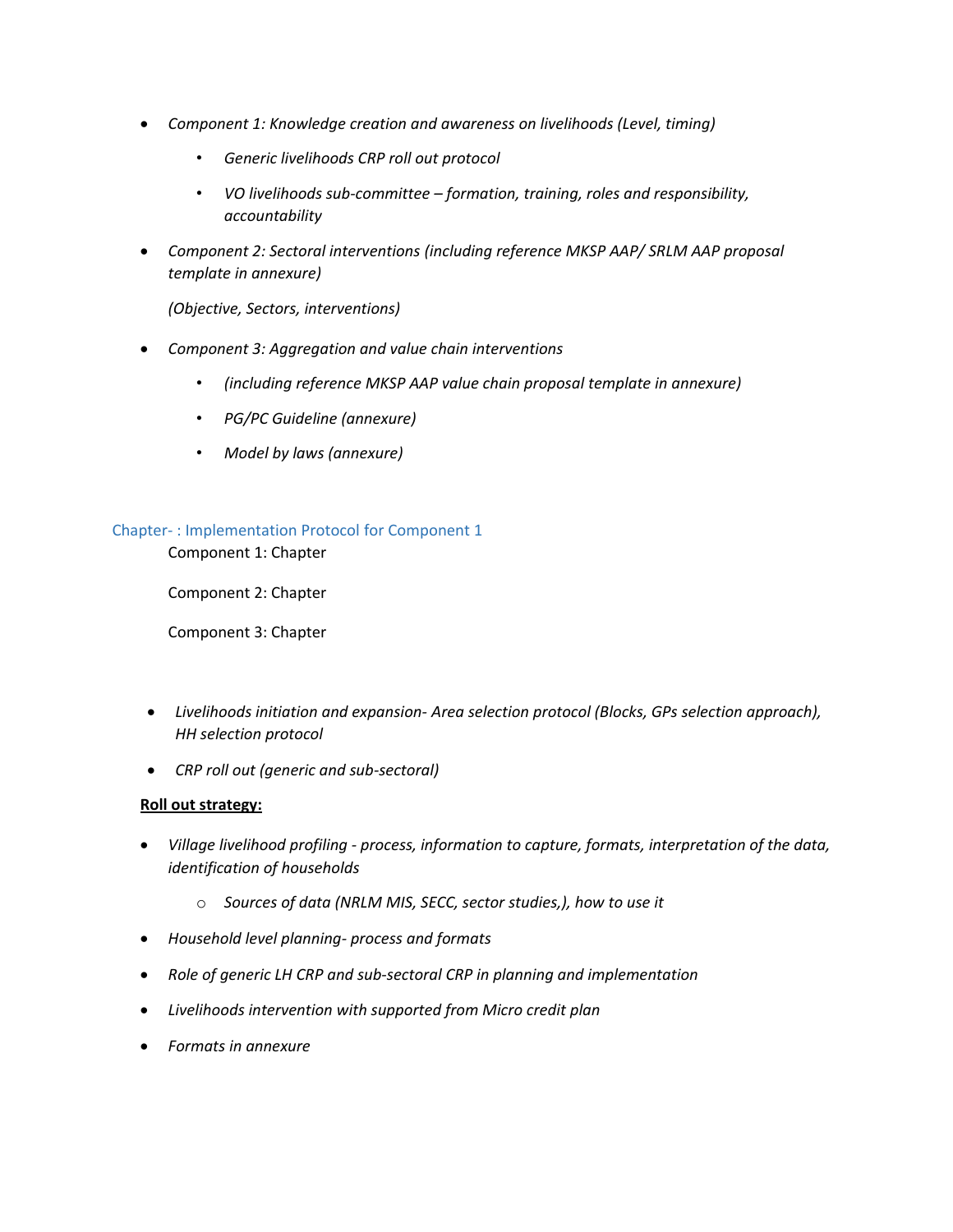#### Chapter- Convergence and livelihoods:

- *Background and Introduction*
- *Scope of convergence*
- *Best practices (Jharkhand, Odisha, UP, Bihar etc) to put as Annexe.*
- *Relevant letters/orders (annexure)*

#### Chapter- Funds for livelihoods

- *Preparation of funding plan for farm livelihoods interventions. (critical activities / head)*
- *Funding sources of various activities*
- *Protocol for different funds for value chain development.*
- *Community Procurement*

#### **Key Interventions:**

- *Custom Hiring Center\**
- *Farmer field school protocol*
- *Pashu Pathshala protocol*
- *Field day protocol*
- *NPM shop protocol*

## Chapter- Training & Capacity Building:

- 1. *Training & CB architecture*
	- a. *Resource Pool*
	- b. *Training plan*
	- c. *Training calendar*
	- d. *Training Period (minimum)*
- 2. *Staff training*
- 3. *Community Resource Person Training*
- 4. *Training at Community institution level*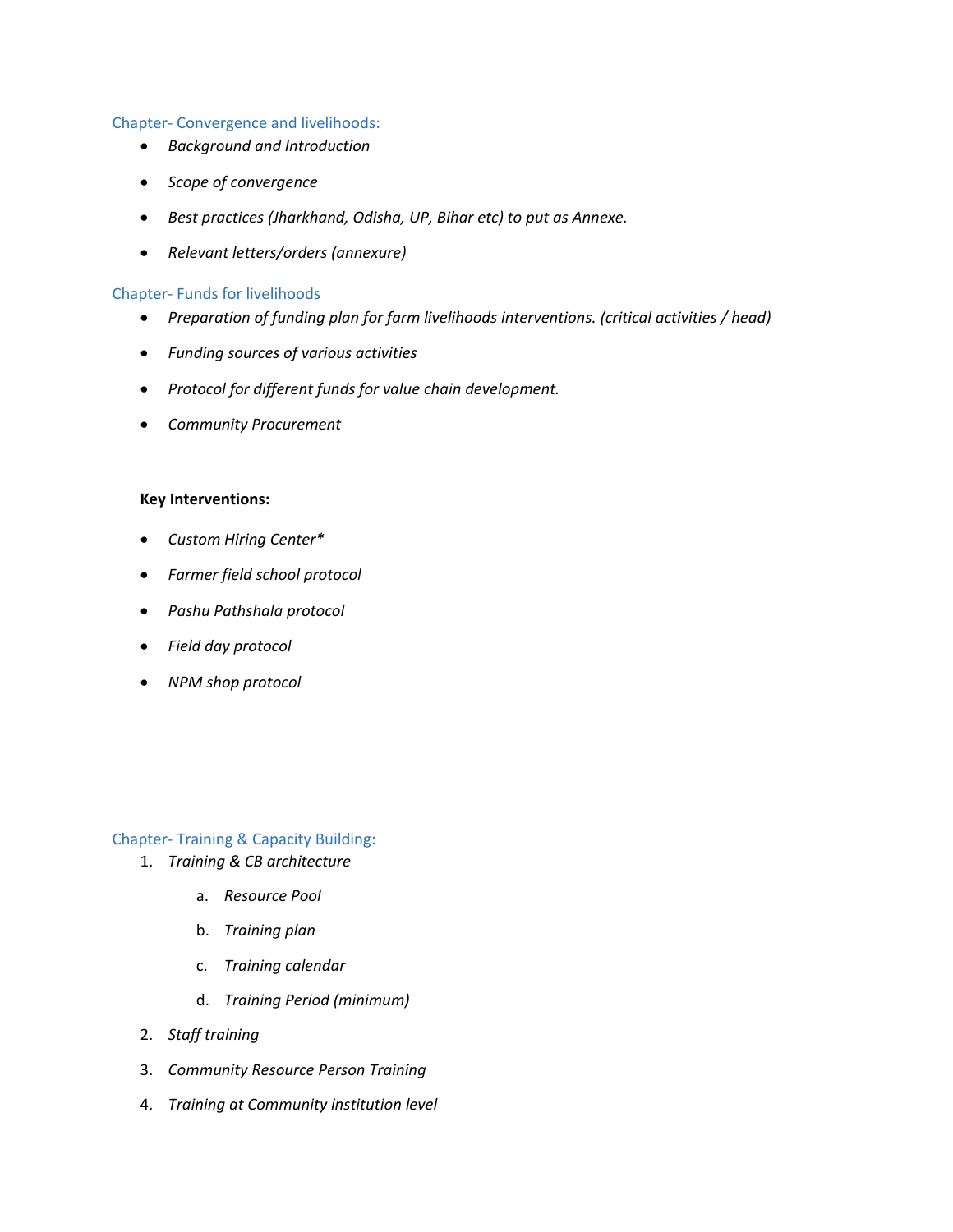## Chapter- Human Resource Protocol (advisories)

Chapter- : Guidelines for livelihoods Community Resource Persons:

- *Nomenclature, definition of different CRPs*
- *Guidelines for Generic livelihoods CRP*
- *Guidelines for Agriculture CRP (Krishi Mitra)*
- *Guidelines for Pashu Sakhi/Prani Mitra*
- *Guidelines for Udyog Mitra*
- *Guidelines for Vana Mitra*
- *Modules at Annexure*

#### Chapter- MIS, Monitoring and Evaluation

- *Review mechanism at State, District, Block & CBO (finance, program, planning, and implementation), and documentation of minutes of review.*
- *Reporting*
- *Evaluations, studies*
- *MIS*